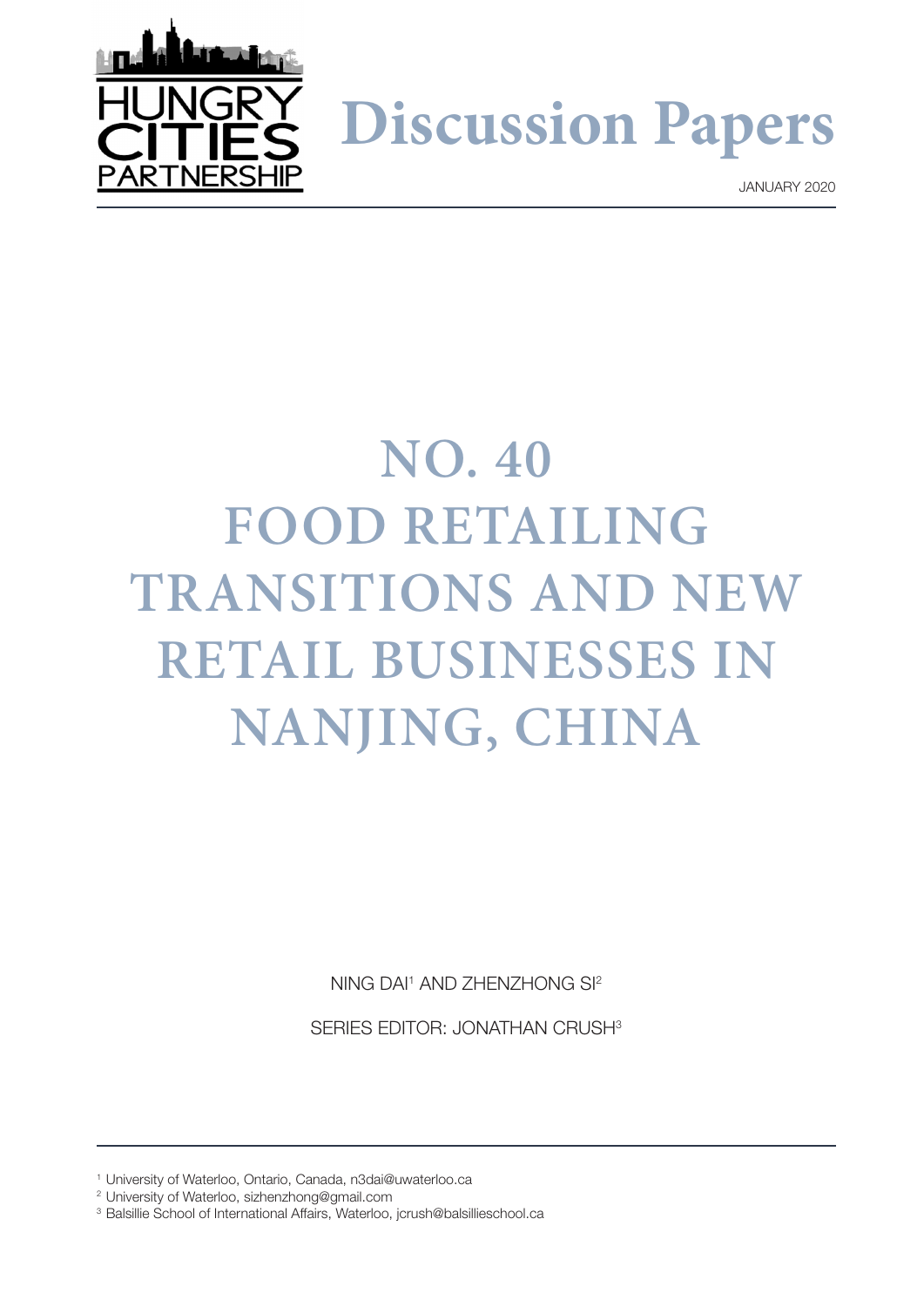# Abstract

China's food retailing sector is transitioning towards a digitalized consumer society in the context of widespread food safety anxiety. At the forefront of this transition is an innovative form of food retailing called New Retail Businesses (NRBs). Based on field research and interviews with key stakeholders in Nanjing, this study outlines distinctive features of NRBs in contrast to the conventional food system. It also points out that NRBs have shared goals with the government's Vegetable Basket Project. Thus the implementation of this project in Nanjing has propelled the growth of a local NRB. Equipped with an integrated ecological food supply chain and omnichannel retail logistics, NRBs represent a promising solution to China's food safety and sustainability challenges. In theory, they accelerate the greening of urban food systems, backed by government funding. However, this paper highlights four contradictions in this hybrid public-private transition approach: the investmentization of food consumption, over-packaged ecological food, supply chain external dependency, and undermining of the local ecological sector. The study details these contradictions and calls for further research to reconceptualize urban food system planning in the face of the current boom in NRBs.

### Keywords

China, Vegetable Basket Project, New Retail Business, urban food system planning

### Suggested Citation

Dai, N. and Si, Z. (2020). *Food Retailing Transitions and New Retail Businesses in Nanjing, China* HCP Discussion Paper No. 40, Waterloo and Cape Town.

This is the 40th discussion paper in a series published by the Hungry Cities Partnership (HCP), an international research project examining food security and inclusive growth in cities in the Global South. The five-year collaborative project aims to understand how cities in the Global South will manage the food security challenges arising from rapid urbanization and the transformation of urban food systems. The Partnership is funded by the Social Sciences and Humanities Research Council of Canada (SSHRC) and the International Development Research Centre (IDRC) through the International Partnerships for Sustainable Societies (IPaSS) Program. Ning Dai and Zhenzhong Si received additional support from the Queen Elizabeth Diamond Jubilee Advanced Scholars Program (QE-AS).





© The authors

All HCP discussion papers are available for download from http://hungrycities.net. The Hungry Cities Partnership Reports can also be found on our website.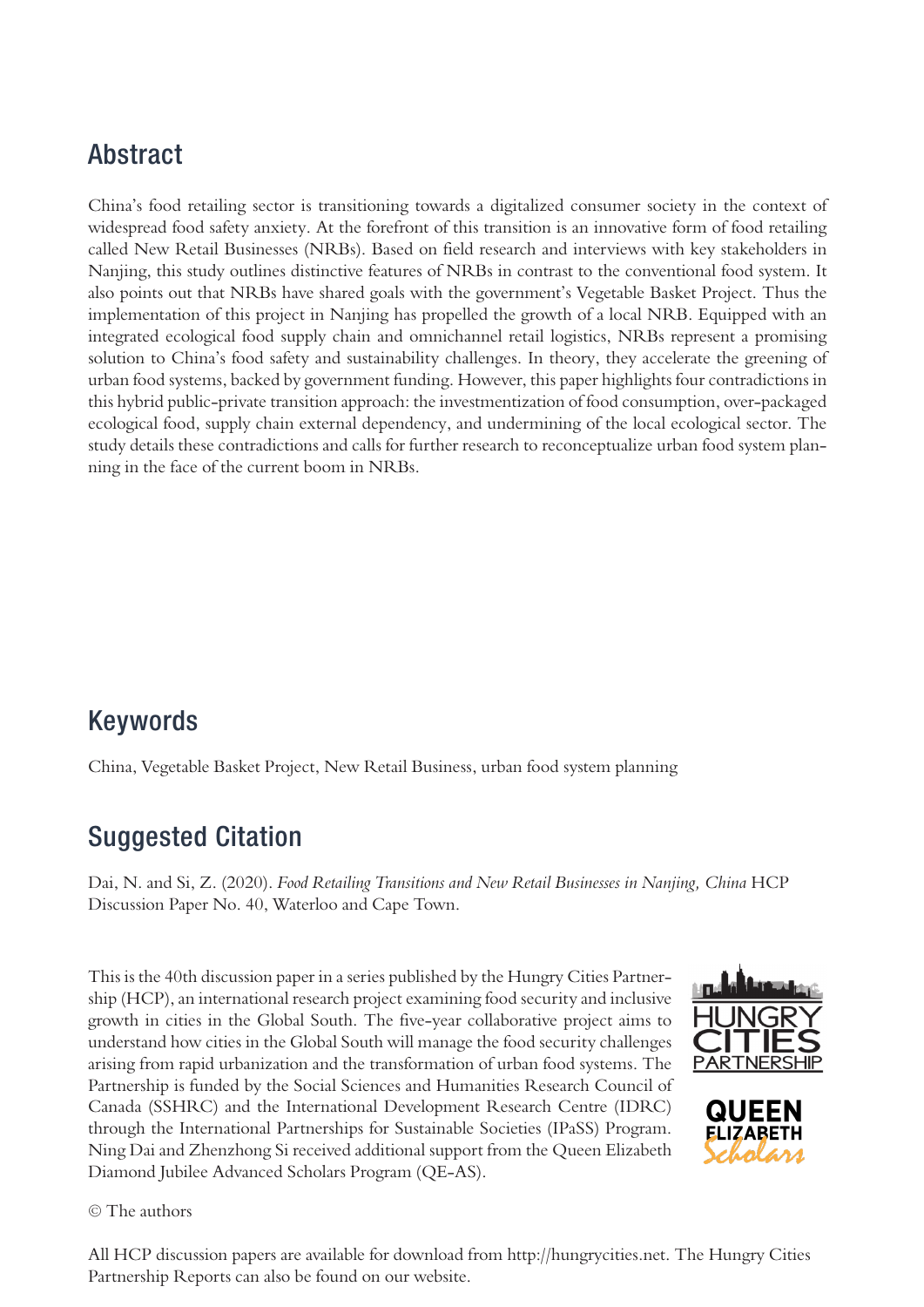# Introduction

In China, a flood of investment from tech/internet giants into the fresh food sector has caught public attention, and led to an explosion of media coverage and business analyses. The investment has produced an innovative food retailing model known as New Retail Businesses (NRBs) (Lin et al 2019, Shi et al 2019, Wang and Li 2019, Wang and Somogyi 2019, Zhang and Wei 2018, Wang and Ng 2018). The innovative features of NRBs include the integration of online and offline sales channels (Shi et al 2019, Wang and Ng 2018), provision of dining-in services (Zhang and Wei 2018), and the application of cutting edge information technologies (Li and Subramanian 2019). These studies focus on how NRBs' technological and commercial innovations affect consumer perception and behaviour from a business perspective. Less attention has been paid to the economic and political forces underpinning NRB development, let alone the broader implications for food security, food safety, and the sustainability of local food economies.

The Vegetable Basket Project (VBP) is a central food system planning policy in China (Zhong et al 2019); its implementation at the municipal level propels the development of NRBs. VBP is implemented in a top-down manner and holds the mayors of enlisted cities accountable for urban food governance. Mayors are evaluated by a set of performance indicators from food security, food safety, to greening in production and consumption. By reviewing the policy framework, political process, and performance indicators of VBP, this paper highlights the comprehensive food system planning in China and critically assesses its merits and disadvantages in addressing China's most pressing food challenges in combination with the NRBs.

Various studies have shown that food is an invisible element in traditional urban planning in the Global North, leading to a growing emphasis on the importance of food system planning (Morgan 2009, 2013, Pothukuchi and Kaufman 1999, 2000, Vitiello and Brinkley 2014). In contrast, food provisioning in urban China has a tradition of being centrally planned and managed, and this

legacy continues to steer food system development (Zhang and Pan 2013). Researchers have recently highlighted the continuing role of public interventions in governing food security and food access in cities (Lang and Miao 2013, Zhong et al 2019). In particular, Zhong et al (2019) examine the "publicprivate hybrid food provisioning system" which contributes to achieving close to zero hunger in Nanjing, a city with a population of over 8 million. However, questions remain on how municipal food planning affects food safety and food system sustainability, particularly with the advent of NRBs.

This paper examines the roles of NRB and VBP in addressing food safety and environmental sustainability challenges in Nanjing using the analytical lens of risk society. This perspective has been used to understand the interlocking relations between food safety, food governance and forces of modernization (Augustin-Jean and Poulain 2018, Chatalova et al 2016, Klein 2013, Si et al 2018, Spaargaren et al 2012, Veeck et al 2008, Zhang and Zhao nd, Yan 2012, 2015). First, food risk is a useful entry point to synthesize social perceptions and reactions to food safety and environmental concerns in China, as food safety and agricultural pollution have interconnected health risks. Foodrelated health risks are prevalent in Nanjing. A survey of 1,170 households in the city found over three-quarters of residents worry daily about health risks in food such as input residues, adulteration, and counterfeit foods (Si et al 2018). In this paper, we propose a three-dimensional food risk framing: (a) the financial risk connected to food purchasing; (b) the environmental risk connected to food waste and packaging; and (c) the oft-discussed health risk.

Second, the risk society concept links the technical issue of food safety and environmental management to the socio-ecological process of modernization. Originating in the sociological imaginary of postindustrial welfare states in Western Europe (Beck 1992, Ekberg 2007, Giddens 1999), this concept has also been employed to discuss the social and economic roots of food safety crises (Augustin-Jean and Poulain 2018, Klein 2013, Si et al 2018, Veeck et al 2008, Yan 2012, 2015, Zhang and Zhao nd). Some argue that China has become a risk society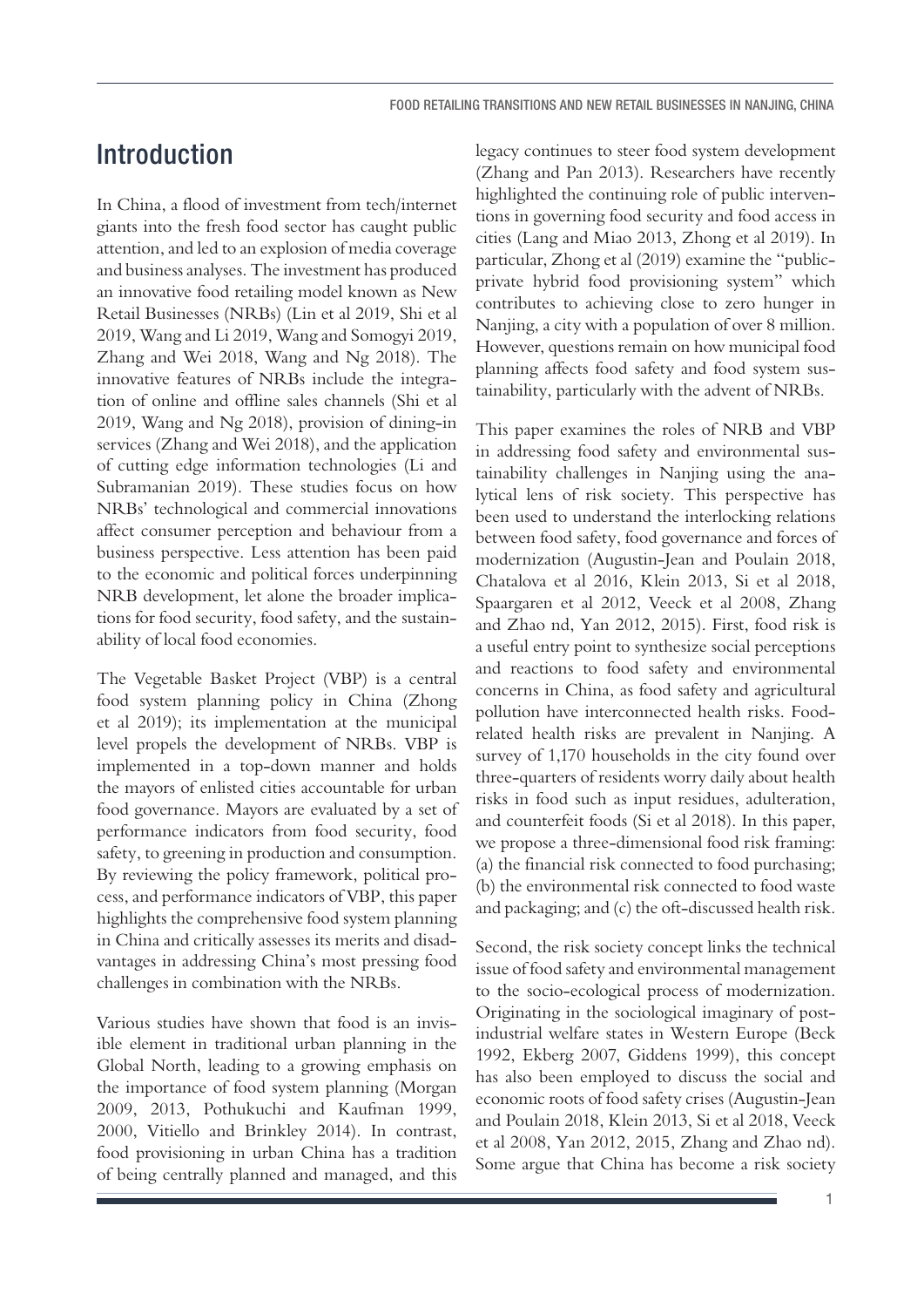China (Theirs 2003, Yan 2012), while others disagree (Veeck et al 2008). According to its seminal conception (see Beck 1992), risk society comprises a postmodern critique of modernization and the reconstruction of modernity by shifting the means of modernization. The reconstructed modernization is defined by Beck as reflexive modernization. Considering this, we argue that with regard to the food system, China has not reached the stage of risk society because of its reliance on technical measures in treating social roots of food risks.

This paper examines how the NRB-VBP partnership is steering a green transition to address food risks in China's food retail sector. The paper also evaluates the NRB-VBP partnership with reference to China's alternative food networks (AFNs). The deep involvement of government differentiates the NRB-VBP partnership from the grassroots AFNs that have emerged out of food safety anxiety and environmental concerns (Schumilas and Scott 2016, Scott et al 2018,). However, criticisms of AFNs such as neoliberal complicity (Alkon and Guthman 2017) or economic excludability (Guthman 2003, Klein 2015) do not apply to this partnership. Thus NRBs have the potential to make ecological foods affordable and accessible, more so than AFNs, but this potential is restricted by contradictions between the ecological claims and practices among NRBs.

In this discussion paper, we introduce the research design and methods, and then describe the etymology of New Retail Businesses in China and compare NRBs to conventional food retailing actors. Then the Vegetable Basket Project and its role in the development of NRBs are examined. We then analyze the pros and cons of NRB-VBP joint efforts in a transitioning food retailing sector. Finally, key research findings and avenues of further research are identified.

### Research Methodology

The research for this study addressed three questions: (a) how to characterize NRBs in contrast to the conventional food retailing sector? (b) what are the political and economic forces boosting the growth of NRBs? and (c) how effective are NRBs in addressing the risks in food security, safety, and environmental sustainability? To address these questions, four NRBs were studied during fieldwork in the city of Nanjing: two large chains (CloudKitchen and Hema) and two smaller businesses (VillageMarket and Joynow). We conducted non-participant observations within sampled NRB stores to identify the features of food packaging, pricing, and green advertising. We also set up semi-structured interviews with key stakeholders working for the local government agencies and for the NRBs. To examine the effects of NRBs on food security, safety, and system sustainability, we compared the actual practices of NRBs with their advertising claims, and analyzed consumer opinions of NRBs through online public posts on *Weibo* (a widely used social media platform, the Chinese equivalent of Twitter). The NRB advertising claims were extracted from their marketing taglines and promotional materials.

Field research data was first collected in November 2017 and primarily between April and May 2019. In total, interviews at CloudKitchen were conducted with five retail staff, one production manager, and one procurement manager with his assistant. Three sales staff at VillageMarket and one at Joynow, were also interviewed. We had informal discussions with retail staff at Hema. To draw comparisons between NRBs and organic businesses, 11 sales staff and a marketing manager at local organic enterprise, Planck, were interviewed. To understand the political support underpinning the growth of NRBs, the chief coordinator for the implementation of the Vegetable Basket Project in Nanjing, which supports the growth of enrolled NRBs, was interviewed. To investigate connections between NRBs and local ecological farms, four local organic farmers were interviewed about their interpretation of NRB models and inclination to collaborate. Two were small-scale organic farms and two were large certified organic enterprises. For the online research on NRB business development and consumer *Weibo* analysis, the following were scanned: four NRBs' websites, their WeChat (most used communication mobile app in China) public profiles, and their self-developed mobile apps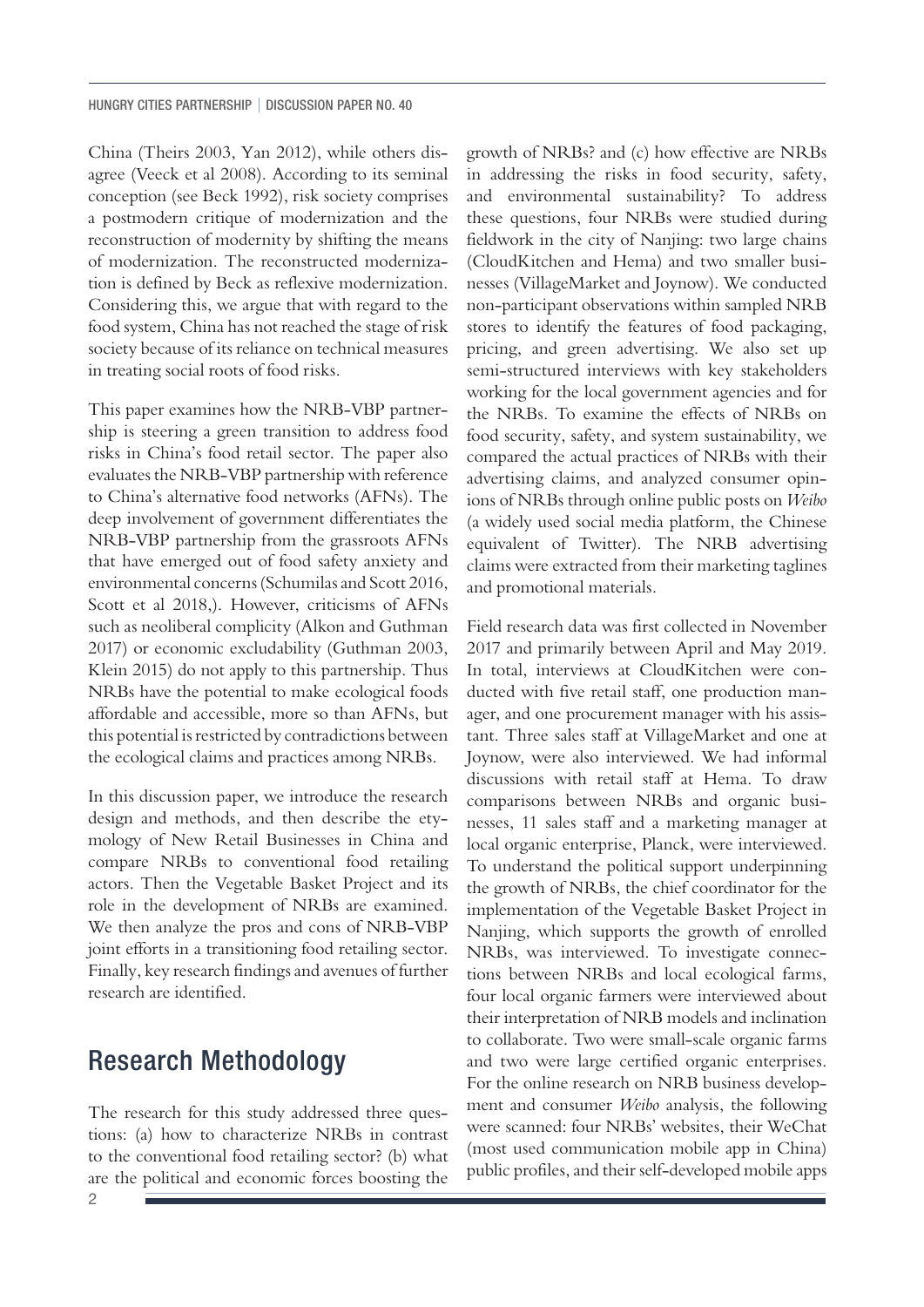where applicable. *Weibo* tweets hashtagged under NRB names were scanned for information about consumer perceptions of NRBs. *Weibo* analysis particularly focuses on CloudKitchen because of its recent controversy. As of August 2019, in total we analyzed 47 *Weibo* posts and 580 discussion comments embedded in these posts.

### Etymology of "New Retail" in China

The phrase New Retail was coined by Ma Yun (also known as Jack Ma), founder of e-commerce giant Alibaba in 2016 (Wang and Ng 2018, Zhang and Wei 2018). In a public speech, Ma Yun introduced the concept as an innovative business prototype: New Retail erases the boundary between online stores and brick-and-mortar stores, and positions physical stores as delivery hubs for online orders (Aliyun 2017). Through stimulating online food shopping, Alibaba aims to reanimate the recent sluggish growth in its e-commerce (Wang and Ng 2018). The New Retail concept was brought to life by food store Hema (Hema *Xiansheng* in Chinese, which directly translates as hippo fresh food).

Alibaba's competitors promptly launched their own counterparts to Hema. At the beginning of 2017, China's fifth largest supermarket chain Yonghui (YH Group) launched an NRB SuperSpecies, under the banner of Smart Retail. In 2018, Alibaba's e-commerce rival Jingdong (JD) piloted its project 7Fresh in Beijing, touting its invention of "borderless retail" which mirrors Hema's philosophy of online/offline integration. These NRBs spread across the country in similar fashion. First, they established roots in China's first-tier cities, and then gradually replicated in less affluent cities. Overall, these competing retail businesses embody similar concepts and business practices, albeit giving nuanced names to their business models. They have usually been discussed and contrasted as variants of NRBs among business reports (e.g. EqualOcean, 2019 and Econsultancy, 2019).

The media identify the rivalry between Alibaba and Tencent in the rise of NRBs (Forbes 2018, 36Kr 2018, KrASIA 2019). Because the founders of both tech conglomerates share the surname Ma, meaning horse in Chinese, this rivalry has been dubbed a two-horse race (Fortune 2018). As noted above, Alibaba is the parent company of Hema. Both Tencent and JD hold significant stakes in Superspecies, while Tencent is also the largest shareholder of JD and JD is the parent company of 7Fresh (Figure 1). There is shared trade and logistical collaboration between businesses within the same circle, but rarely across the two circles.



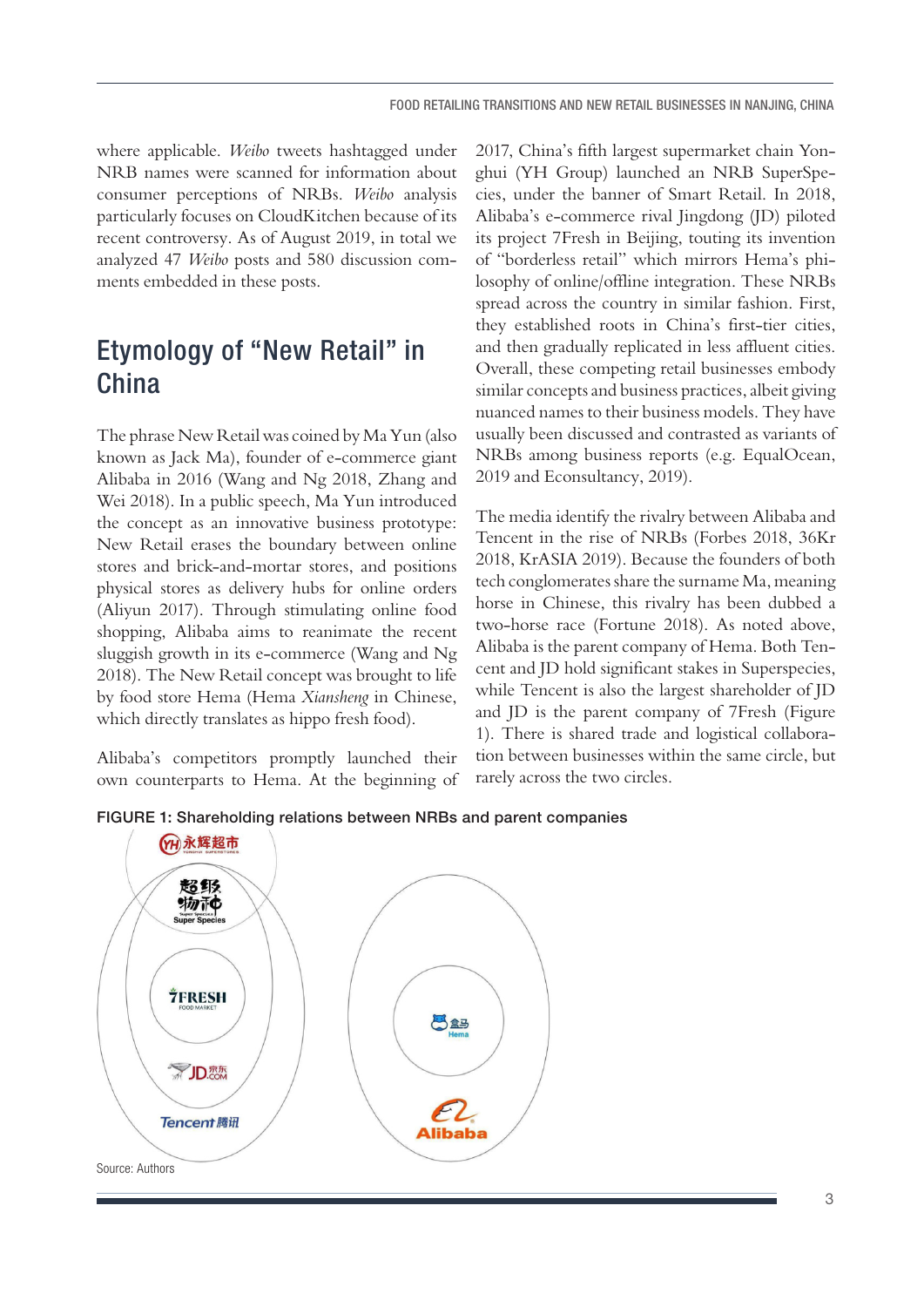HUNGRY CITIES PARTNERSHIP | DISCUSSION PAPER NO. 40

As the concept of NRBs has gained traction, regional food companies begin to associate themselves with it for marketing purposes. In the city of Nanjing, local food retail chains have strategically adopted the title of New Retail in their branding. For example, the largest Nanjing-based new retail business, CloudKitchen, was initially named Babuluo E-commerce Company. In 2017, it updated this name to CloudKitchen New Retail Company.

The NRB concept also caught the attention of English-language business analytics including the Harvard Business Review (2018) and consulting firms Bain and Company (2018) and Oliver Wyman (2018). These reports depict Alibaba's NRB debut as a pioneer, foreshadowing the future of food retail in a globalized digital economy. Studies of the "Amazonification" of the food economy reveals parallel innovations led by Amazon (McKee 2018), although Alibaba is ahead of Amazon in various ways. To name one of them, many of China's 800 million mobile internet users use Alibaba's e-payment and online shopping services. It remains to be seen whether the country's NRB model will extend beyond China as the world embraces mobile apps and delivery in grocery shopping.

### Characterizing NRBs

This section describes the features of NRBs which distinguish them from conventional retail businesses. Based on the geographical distribution of storefronts, NRBs fall into two subgroups: national NRBs and local NRBs. NRBs in each group share more similarities than they do with the other group. National NRBs are dispersed across the country rather than agglomerated in any one city. Examples are Hema, Superspecies and 7Fresh. In contrast, local NRBs are mostly located in Nanjing, with a small number of branches in other cities adjacent to Nanjing. Examples are CloudKitchen, Village Market, and Joynow.

#### National NRB: Example of Hema

Hema has multiple lines of products. Some are more expensive than wet markets. Others are more affordable (Table 1). One distinguishing feature is the seafood kitchen where customers could order seafood swimming in fish tanks and have it cooked in store. This sets Hema apart from wet markets.

|                      | Produce price at different retail outlets<br>(CNY per 500 grams) |                     |      |              |
|----------------------|------------------------------------------------------------------|---------------------|------|--------------|
| Produce              | Market average (12<br>wet markets)                               | <b>CloudKitchen</b> | Hema | Hema Organic |
| Shanghai Bok Choy    | 2.4                                                              | 2.9                 | 1.4  | 23.0         |
| Carrots              | 2.8                                                              | 3.4                 | 2.4  | 23.5         |
| <b>Broccoli</b>      | 6.1                                                              | 9.0                 | 6.6  | n/a          |
| Crown Daisy          | 4.7                                                              | 4.8                 | 8.0  | 23.0         |
| Green chilli peppers | 4.5                                                              | 4.7                 | 12.0 | 25.6         |
| Celery               | 4.0                                                              | 4.8                 | 3.8  | n/a          |
| Romaine lettuce      | 2.7                                                              | 4.9                 | 8.0  | 19.7         |
| Chives               | 2.8                                                              | n/a                 | 19.7 | 25.6         |
| Edible amaranth      | 3.2                                                              | 5.8                 | 7.0  | 23.0         |
| Tomatoes             | 4.1                                                              | 7.8                 | 5.6  | 25.4         |

#### TABLE 1: Price Comparison, May 2019

Source: Authors

Colour coding indicates the price difference in contrast to the average level among 12 selected wet markets. The average level was monitored and published online by Nanjing Bureau of Commodity Price.

Green lower than market average.

**Orange higher than market average and the price difference is below 100%.** 

Dark red higher and the price difference is between 100% and 500%

**Bright red higher and the price difference is above 500%**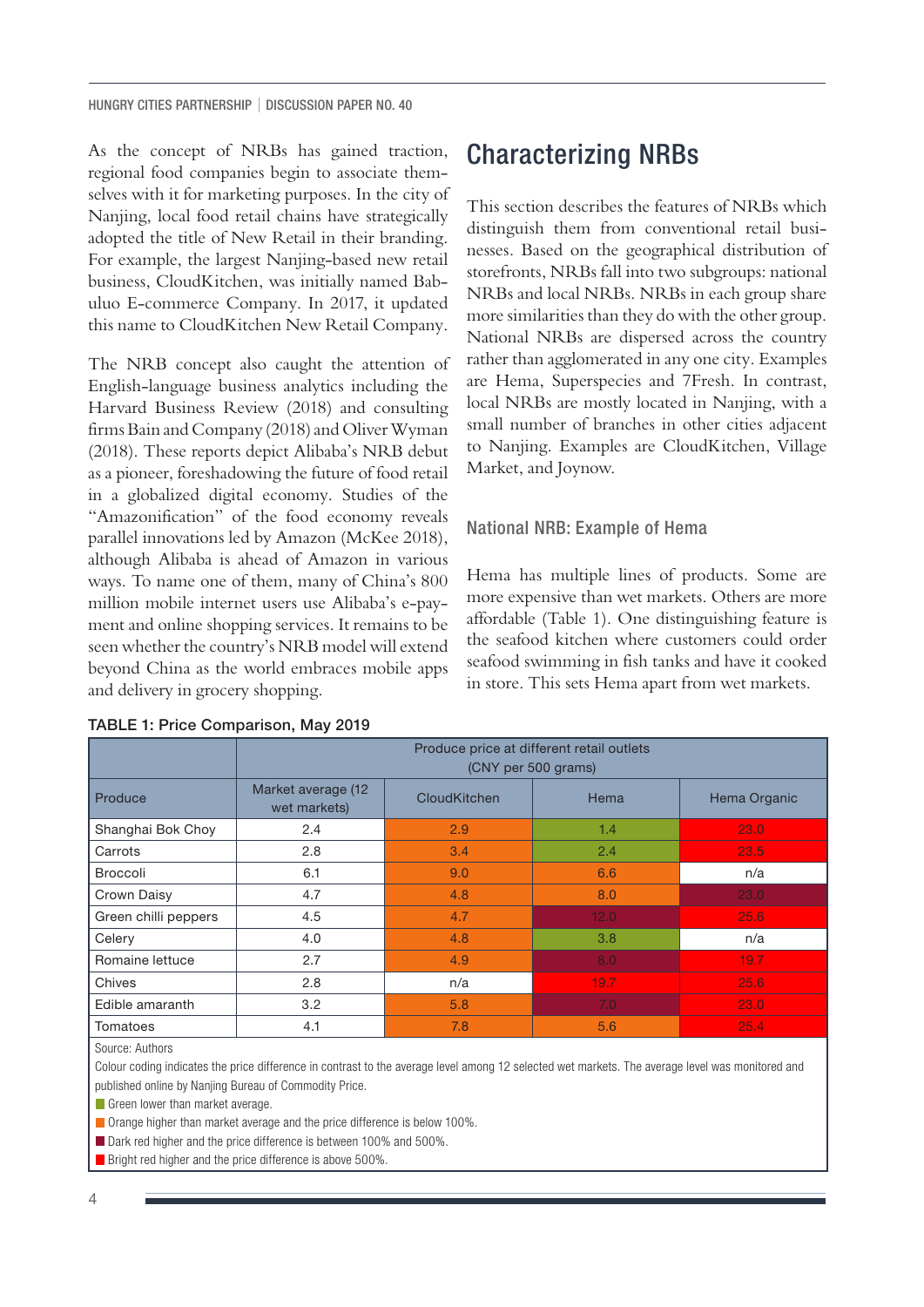Vegetables at Hema are sold in various categories including Best Deal, Daily Fresh, or Organics. Its line of Daily Fresh supplies fresher food than at wet markets. As of May 2019, 43 varieties of leafy greens, legumes, tubers, mushrooms and fungus fell into this category. As the name suggests, Daily Fresh claims that its foods claim are shelved the same day they are harvested. Also, they only stay on the shelf for one day before disposal. In contrast, the majority of wet market vendors procure food from wholesale markets and cannot guarantee that their foods are harvested the same day.

Organic foods at Hema are sourced from a local organic enterprise Back to Farm, and similar to other certified organic foods on the market, they are consistently and significantly more expensive. They are also certified with the most strict standards of production and are associated with good quality and low health risk. Therefore, organics appeal to consumers who are willing to pay for quality.

The Best Deal line provides more affordable foods. Three vegetables below the average price levels of wet markets are in the Best Deal category.

Another distinguishing feature is the unit-based standardization of food assortment and quality control. At Hema, every vegetable is individually packed with plastics and priced by unit rather than by weight. For instance, we saw two Daikon radishes individually wrapped in plastic and marked at the same price despite different weights. The sales staff explained that despite the variation, no vegetables weighed less than what was on their tags, so consumers suffered no loss. The standardization of food sales facilitates online sales by sparing consumers the need to pick foods at physical stores.

Overall, the national NRBs have abundant investor funds and are armed with logistic innovations and broadened categories, and therefore provide competition with wet markets.

#### Local NRBs

Local NRBs mimic national NRBs in their unit-based standardization and online-offline

integration, but they have new features such as community-based store planning, integrated supply chains, and affordable ecological foods. Ecological foods in China are officially certified by three progressively strict standards–hazard-free, ecological, and organic. Local NRBs in common sell hazard-free foods. CloudKitchen sells food of all three standards.

The fast growth of local NRBs is enabled by their small-sized community store model. A standard CloudKitchen chain store is around 100m<sup>2</sup> (Jiangsu Department of Commerce 2018), although most stores are below the standard size, and many are smaller than 50m2 . VillageMarket and Joynow own similarly sized storefronts. Smaller size means smaller costs such as rent and employment. At local NRBs, only one or two employees tend the store. In contrast, each Hema storefront is between 5,000m2 and 10,000m2 . Two of the Hema stores researched both have over 30 employees who were tending the shelves, ushering customers, cooking in the kitchen, and sorting items for online orders for delivery. The stark contrast in store size and number of employees between local and national NRBs indicates that national NRBs commit larger initial investment and maintenance costs to each storefront.

CloudKitchen is the largest NRB in the city, and its staggering growth has occurred in a very short timeframe. In only three years from April 2016 to May 2019, CloudKitchen built 238 stores. The majority of the stores are clustered within the central urban districts (Figures 2 and 3). On its website, CloudKitchen claims that it serves 300,000 households and 800,000 members with further growth anticipated. The procurement manager at CloudKitchen mentioned that the company aims to expand further to 300 stores within the city, and to 1,000 stores in peri-Nanjing region, stretching into adjacent cities such as Changzhou. Overall, the business model of CloudKitchen prioritizes speed and scale, both premised on continuous expansion of investment. To maintain the inflow of capital, CloudKitchen seeks investments from its parent company, government departments, and consumers. Growth in quantity of stores and scale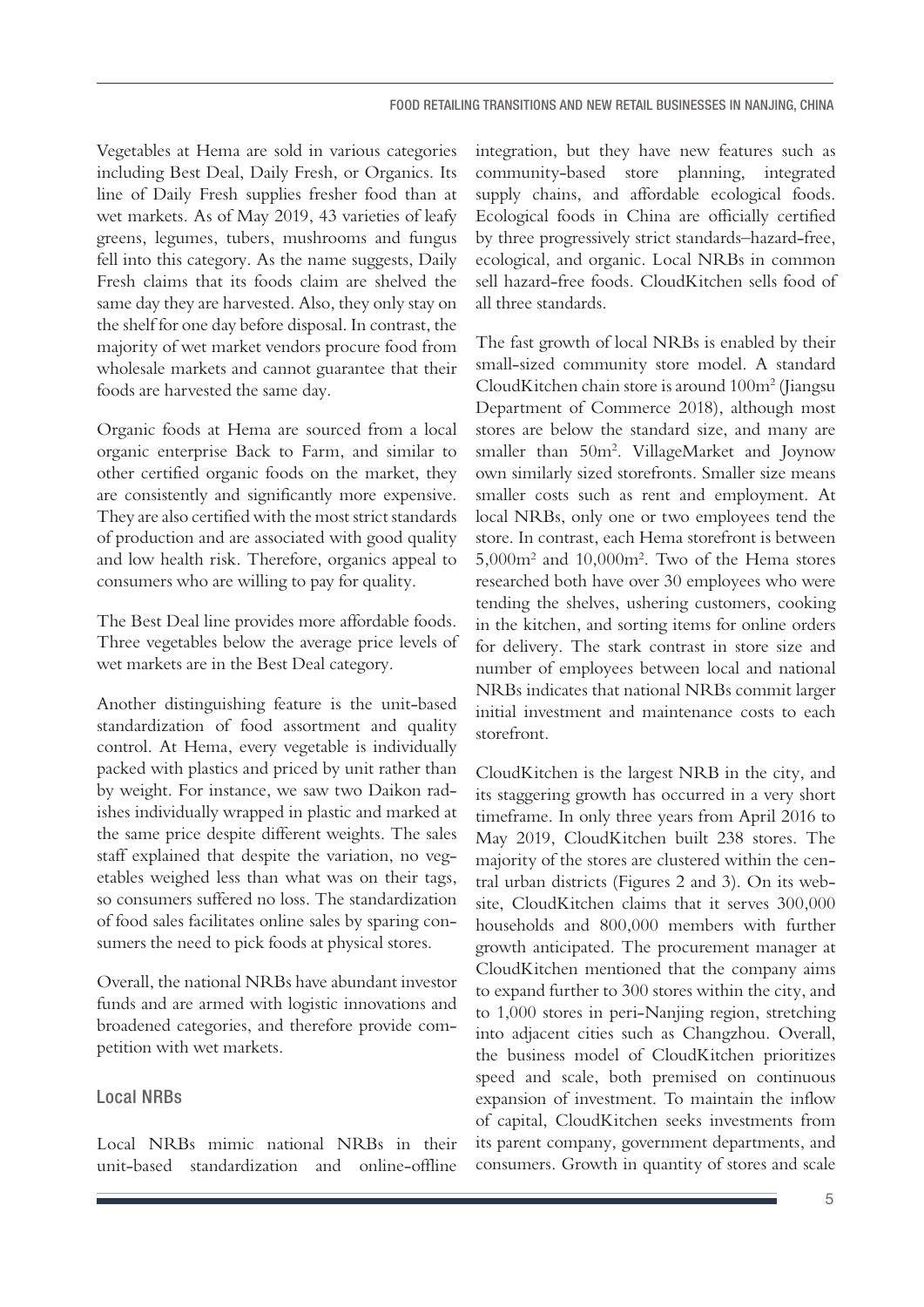FIGURE 2: Distribution of CloudKitchen Stores in City of Nanjing, 2019



FIGURE 3: Distribution of CloudKitchen Stores in Central Nanjing, 2019



of production attracts more consumer and government interest, leading to further expansion.

Local NRBs can be seen as community stores not only because of their small size, but also because they employ various strategies to build and maintain a consumer community. For example, Cloud-Kitchen store managers create chat groups on WeChat and invite consumers to join. Special sales and promo codes are first published within such WeChat groups. Customers can also request that store managers reserve orders for pick-up. Moreover, consumers are invited by staff to sign up for special memberships, and the business regularly organizes free outings for members at its production centres. Local NRBs therefore cultivate a consumer community with exclusive membership benefits and direct in-person communication with store staff.

Another feature of local NRBs is that they provide affordable ecological vegetables. In their marketing campaigns, they tout their self-operated food supply chain as the reason for the affordability. CloudKitchen, for example, declares on its website that vegetables are freshly shipped to stores within six hours of harvest at its two production centres. It profiles one of its production centres as environmentally conscious, safe, and green. Only organic and non-toxic pesticides are used and weeds are pulled out by hand. Similarly in marketing campaigns, another local chain, Joynow, claims that its vegetables are sourced from certified hazard-free farmer cooperatives and large farms in Jurong. VillageMarket's official vegetable production centres are in Mingguang, Anhui Province, and are described as "from the wilderness" and "no contamination." Table 2 shows the diverse narratives adopted by local NRBs. They therefore appear to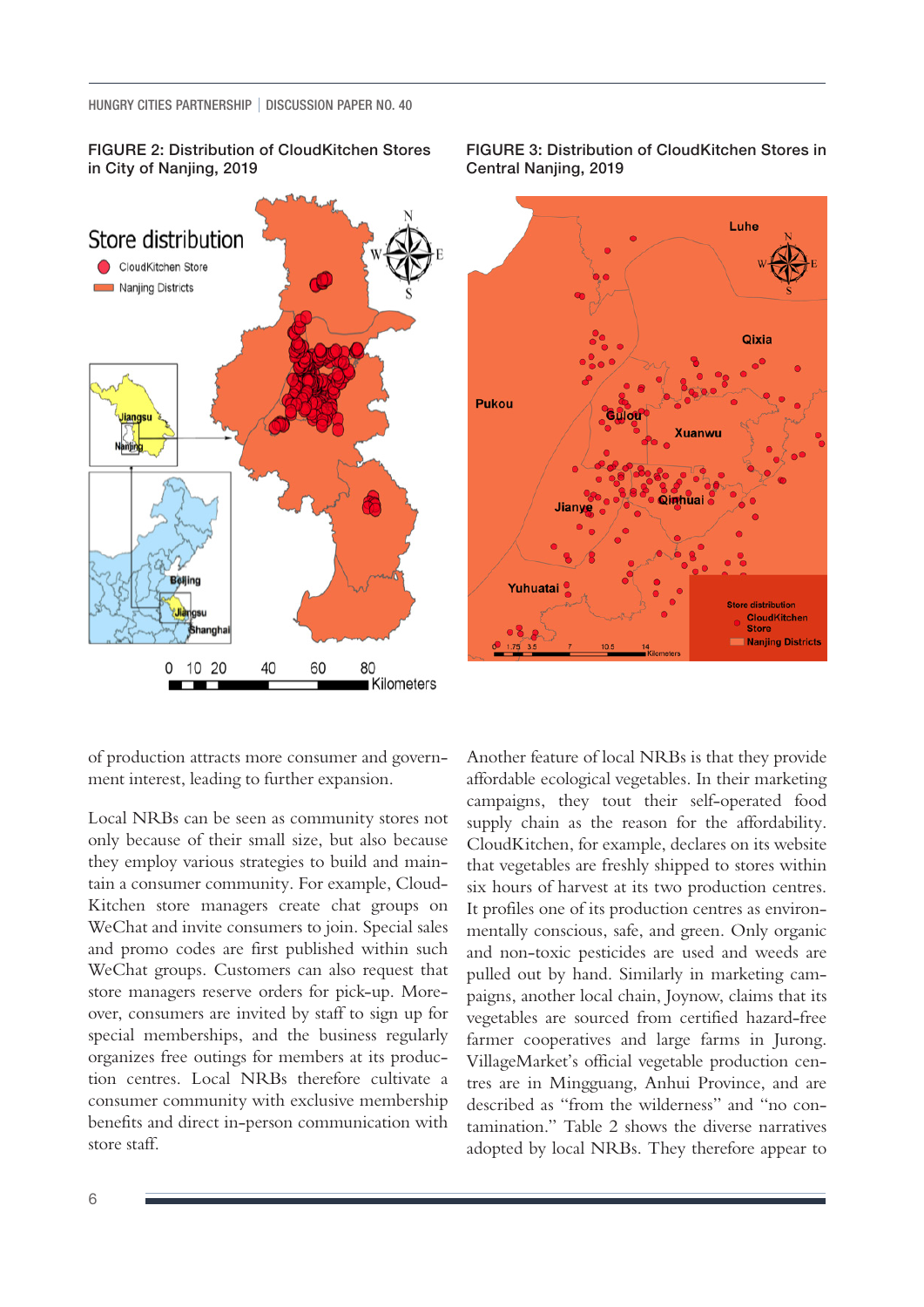| <b>NRBs</b>                                          | CloudKitchen                                                     | <b>VillageMarket</b>                        | Joynow                                         |  |  |
|------------------------------------------------------|------------------------------------------------------------------|---------------------------------------------|------------------------------------------------|--|--|
| Variety of ecological foods                          | Hazard-free food<br>Organic foods                                | Self-claimed ecological<br>food             | Hazard-free food                               |  |  |
| Discourse on ecological<br>foods (keywords)          | "Hazard free"<br>"Cleaner"<br>"Direct from production<br>centre" | "From the wilderness"<br>"No contamination" | "Green"<br>"Hazard free"<br>"No contamination" |  |  |
| Source: NRB websites and interviews with sales staff |                                                                  |                                             |                                                |  |  |

TABLE 2: Food Quality and Ecological Features in NRB Marketing Campaigns

be addressing safety risks by building their own food supply chains. And they undercut organic farmers, thus forming an affordable alternative to organics. With hazard-free certifications, local NRBs deliver eco-themed narratives to convince consumers the quality superiority over conventional foods.

### Vegetable Basket Project

Local NRBs have various innovative features including building their own food supply chains, standardization, diversified food quality claims, and omnichannel food provision. This section argues that the boom in local NRBs is linked to local government efforts to manage food risks. It shows how the Vegetable Basket Project (VBP) has animated and accelerated CloudKitchen's growth. We explicitly focus on the case of CloudKitchen because its market expansion has outpaced that of other NRBs in Nanjing and it is a confirmed member of the VBP. CloudKitchen's extensive involvement in VBP was emphasized by both its sales staff, procurement manager, and VBP's official coordinator. To contextualize VBP's influence on CloudKitchen, a brief overview of this project is necessary.

VBP was initially launched by the central government in 1989 to stabilize the non-grain food supply in Chinese cities (Tuan and Ke 1999, Zhong et al 2019). It initially concentrated on infrastructure enhancement and its objective was to increase yields and ease the shortage of non-grain foods such as vegetables, meat, and fish in cities. Over three decades, the policy objectives evolved beyond the productivity imperative and expanded to risk

monitoring and food safety enhancement. In 2017, the state council outlined five evaluation parameters to assess the implementation of VBP among 36 listed Chinese cities. From then on, an evaluation score is assigned to each city every two years. Mayors of participating cities are held accountable for their city's score and the score is translated into a four-grade rating: excellent, good, fair, or failed. Failed cities are required to carry out a self-improvement plan. In contrast, mayors garnering two excellent ratings are publicly praised and acknowledged. Given the explicit impact on a mayor's political performance, it stands to reason that municipal governments are politically motivated to fulfill the five parameters and obtain a good rating.

The five parameters are each assigned a weight in the rating rubric: production capacity (24%), safety control (24%), adaptability (24%), circulation capacity (20%), and citizen satisfaction (8%). In the city of Nanjing, VBP is implemented through a localized "hybrid public private model" which has made Nanjing a city close to "zero hunger" (Zhong et al 2019). The 2018 VBP implementation mandate from the Nanjing mayor's office breaks down the mission into 14 tasks for subsidiary government departments. These tasks demand the transformation of multiple food retailing entities such as wet markets (Zhong et al 2019).

Figure 4 synthesizes relevant content in the document and outlines CloudKitchen's role. Cloud-Kitchen contributes to and benefits from the implementation of VBP in Nanjing. The chief coordinator for the implementation of VBP in Nanjing said that CloudKitchen gained more attention than other NRBs from local government as it was a local company and because of its sheer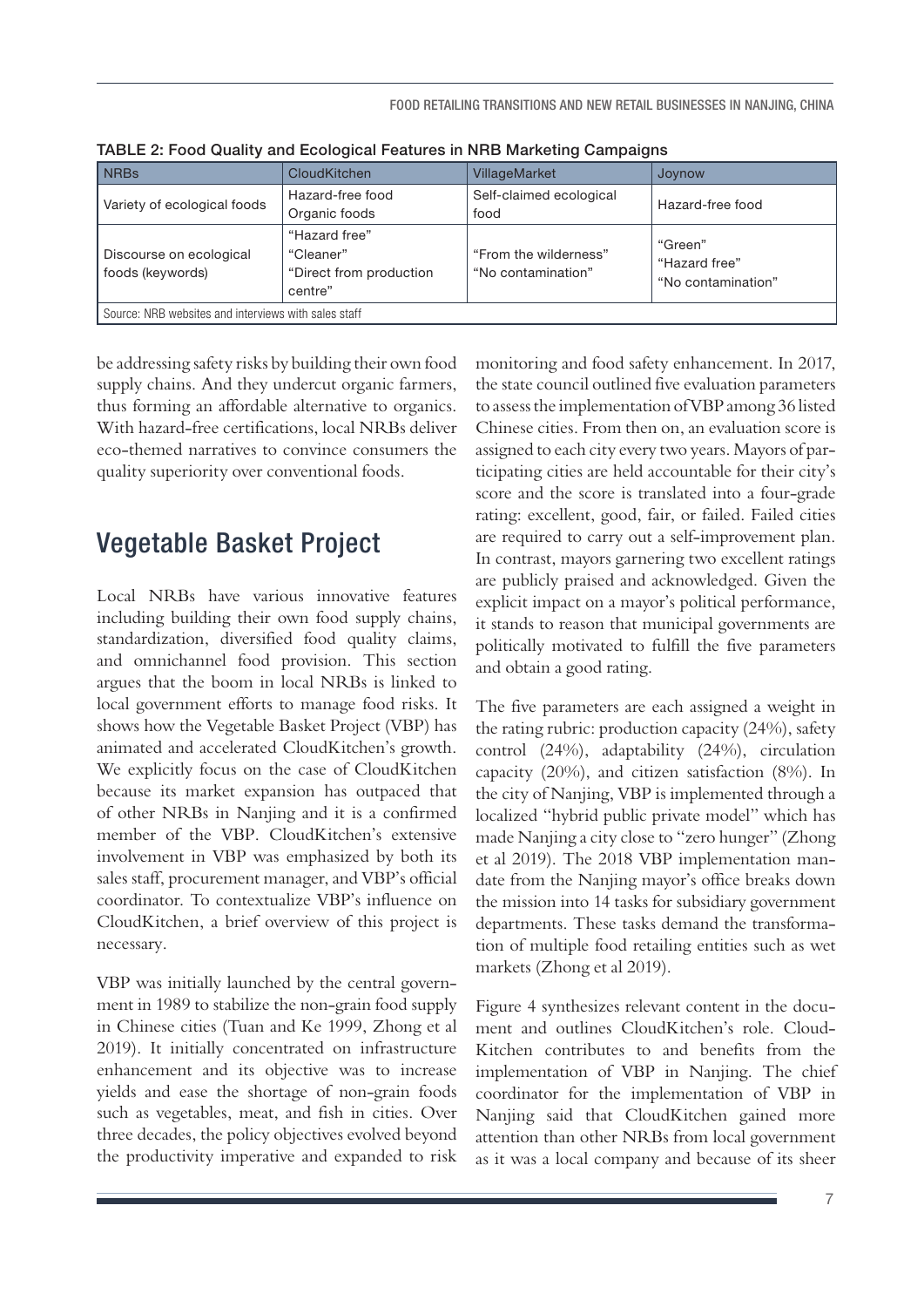



size and abundant stores. In addition, he indicated that CloudKitchen's staggering growth is fuelled by government subsidies, and as a business grows it can qualify for even larger subsidies. A chain like CloudKitchen with more stores and operating such a large scale would inevitably attract attention from multiple government departments.

The procurement manager for CloudKitchen helped quantify government support. He said that whenever CloudKitchen opens a new location the company receives a government subsidy worth CNY100,000 (approx. USD14,500). In addition, CloudKitchen's 800-hectare production complex, Babuluo, has received support for largescale modern farming. Its central kitchens and food processing workshops were also built with public funds, although the exact amount of public funding was not disclosed. In addition to monetary subsidies, local government department provides inkind support. The production manager at Babuluo stated that the rapid expansion of CloudKitchen had "earned respect" from local government.

Babuluo is both a designated production complex for CloudKitchen and an ecotourism site with facilities including hotels, restaurants, water golf, and hot air balloon fields serving CloudKitchen customers and other tourists. In late August 2018,

a nation-wide agricultural land audit action was launched, for farmland conservation, to demolish unregistered non-agricultural structures on farmland. This action initially was put forward to remove residential structures illegally built on arable land (see Govcn 2018). Since then, farmers across the country, including some ecological farmers in Nanjing, reported that their agrotourism facilities and buildings were demolished at their own expense. Yet, Babuluo managed to keep all its recreation infrastructure intact including its hotels and restaurants, because local officials assisted them in altering the registry of their tourism land from agricultural use to commercial use. This is only one example of how CloudKitchen benefits from inkind political support.

CloudKitchen is expected to return the favour to the government. The procurement manager noted that to help the Nanjing government meet the VBP criteria of fresh food outlet density and the promotion of certified foods, CloudKitchen cooperates to hit various benchmarks. The benchmarks include the total number of stores, varieties in food certifications, and quality requirements. Despite being somewhat opaque to the public, the liaison between CloudKitchen and the municipal government marks a novel approach to govern food risks in food retailing and consumption. The emphasis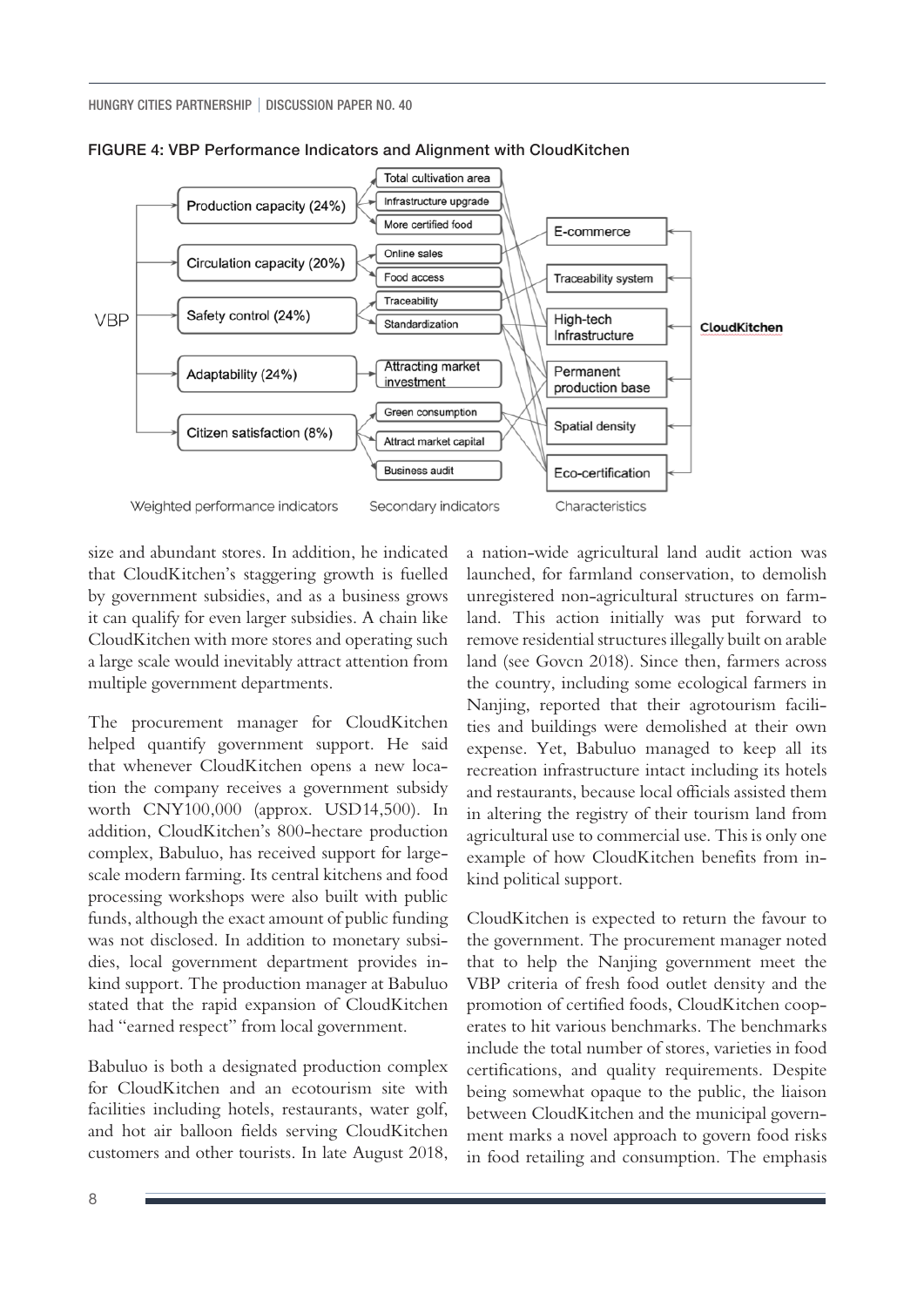of VBP is access to fresh food outlets, technological upgrading, and promotion of safe and ecological food. CloudKitchen assists with all these goals by combining e-commerce services with a physical store network, building a high-tech large-scale permanent vegetable production base, and supplying certified foods.

At least on the surface, this partnership between CloudKitchen and the municipal government contributes to food access, food safety, and sustainable transitions of local food production in Nanjing. Through regulatory reform and corporate innovations, the NRB-VBP partnership has the potential to make food more accessible, healthier, and sustainable for all. However, in spite of its promise, this NRB-VBP partnership to govern food risks is not without its contradictions. Long-term food risk mitigation goals are compromised in favour of short-term profitability and capital accumulation. Thus, NRBs may not effectively address food safety risks by exposing consumers to broader risks.

# Contradictions in NRB-VBP partnership

Using the example of CloudKitchen, this section divides the contradictions into four categories: investmentization of food consumption, over-packaged ecological food, supply chain external dependency, and undermining of the local ecological sector.

Investmentization of food consumption

At local NRBs, customers are invited to sign up for memberships. Members can make investments in two ways: deposits and capital investment.

First, consumers can make deposits in their prepaid member cards. The NRBs periodically offer rewards based on deposits. In order to incentivize larger deposits, the value of the rewards are proportional to the volume of deposits. Rewards are given as credits on prepaid cards and are allocated in installments. Table 3 shows the reward protocol at three local NRBs. Customers also garner other benefits by making deposits. For example, complimentary group tours are organized by the three local NRBs. These tours take consumer groups to visit the production centres with pick-your-own activities and workshops. At Babuluo, customers who have made deposits at CloudKitchen can access hotel and restaurant services with a discount.

This deposit scheme reflects the investmentization of food consumption, because consumers make deposits upfront, not for short-term consumption but for financial rewards in long-term installments.

| CloudKitchen                                                                                                            | VillageMarket                                | Joynow                                                                                  |  |  |  |
|-------------------------------------------------------------------------------------------------------------------------|----------------------------------------------|-----------------------------------------------------------------------------------------|--|--|--|
| Deposit 10,000 for 3,000 bonus<br>credits<br>(1,000 credit immediately, 1,000 next)<br>year, 1,000 the year after next) | Deposit 500 for 50 bonus credits             | Deposit 1,000 to get 120 back, with<br>two coupons for agro-tourism worth<br>of 68 each |  |  |  |
| Deposit 5,000 for 2,000 bonus<br>credits (320 immediately, the rest is<br>redeemable at 70 per month for<br>24 months)  | Deposit 1,000 for 100 bonus credits          |                                                                                         |  |  |  |
| Deposit 3,000 for 800 bonus<br>credits (200 immediately, the rest is<br>redeemable at 50 per month for 12<br>months)    | 2,000 for 400 bonus credits                  |                                                                                         |  |  |  |
| Deposit 1,000 for 150 bonus credits<br>$(30+20*6)$                                                                      | 9,000 for 3,000 deposited in<br>installments |                                                                                         |  |  |  |
| Source: Interviews with in-store staff and online research                                                              |                                              |                                                                                         |  |  |  |

TABLE 3: Rewards for Prepaid Card Deposits at Local NRBs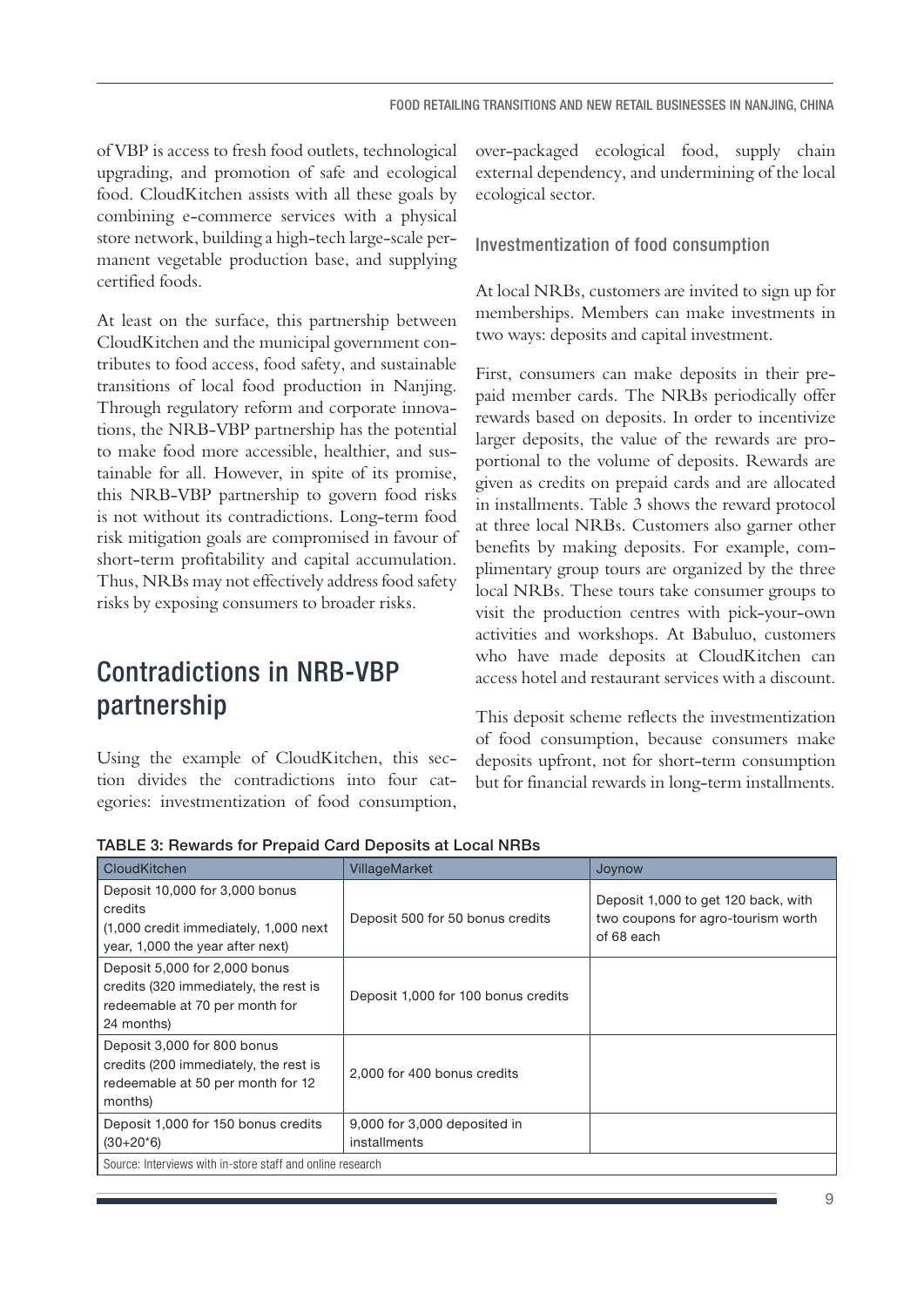Second, according to *Weibo* posts and comments, CloudChicken also has an investment program separate from deposits. It is an underground and possibly illicit channel for capital investment with an above 10% return on investment. Its target investors are elderly customers. No formal contracts are signed and no public announcements are made about this investment program.

The investmentization of consumption has several drawbacks. First, consumer deposits run the risk of depreciation in value in the event of store-wide food price hikes. Local NRBs do not guarantee that food prices will follow the indices of general inflation. If local NRBs decide to raise their prices faster than the general food market, consumer deposits shrink in value. Second, a related and perhaps more severe financial risk, is for consumers to lose their deposits altogether. So far no insurance or exit planning is built into deposits or capital investments.

In August 2019, the financial struggles and impending collapse of CloudKitchen spread angst among invested consumers. *Weibo* tweets and media reports revealed that CloudKitchen was troubled by a capital chain rupture. CloudKitchen employees reported on *Weibo* that their salary payments had been stalled for months. In addition, numerous physical CloudKitchen stores shut down. Those that remained open only had a limited supply of food that sold out immediately upon delivery; CloudKitchen announced to consumers that their membership credits were frozen for three months and any purchases during those three months had to be paid in cash.

Operational failures in the NRB model are already starting to surface, and consumers are beginning to realize that they risk losing their deposit and investments (which can amount to hundreds of thousands of *yuan*). Respondents at both the production centres and headquarters declined to comment on the investment scheme. CloudKitchen's procurement manager did mention that CloudKitchen was running at a deficit and all investments are "like a gamble". If the business is a gamble, then the risk of gambling is clearly shouldered by consumers.

In September 2019, CloudKitchen was acquired by a dragon-head dairy enterprise based in Nanjing, although it is unclear whether the dairy enterprise will refund CloudKitchen customers' investments.

#### Over-packaging the ecological

Across the board, unit-based standardization is the default fashion to display and deliver food in NRBs. Each vegetable and fruit is individually packaged so they could be sold as a "stock keeping unit." The standardization process, involves the use of excessive packaging. To keep food wrapped in uniform styles, with tags and QR codes attached, clear plastic bags or plastic mesh bags are used, even on foods like bananas, apples, and squash that are not individually wrapped at other outlets such as supermarkets. Si et al (2015) find that consumers of ecological food are less concerned about environmental effects than health implications. To a certain extent, this explains the overpackaging of ecological foods at NRBs. With little consumer backlash, NRBs are not inclined to invest in plastic food waste management.

Additionally, waste management protocols at some NRBs contradict the ecological philosophy of minimizing food waste. At CloudKitchen, for example, old vegetables will go on sale at reduced prices, but unsold vegetables eventually end up in dumpsters still wrapped in plastic. According to one company respondent, dumping expired food made the most economic sense, and it was too costly to retrieve expired vegetables from 238 shops to centrally compost them. News reports indicate that Hema also dumps fresh food on a "large scale", prompting public outrage (Guancha 2019). This is different from wet markets which have agreements with waste management companies to handle food waste. Wet market vendors also take unsold food home which reduces food waste.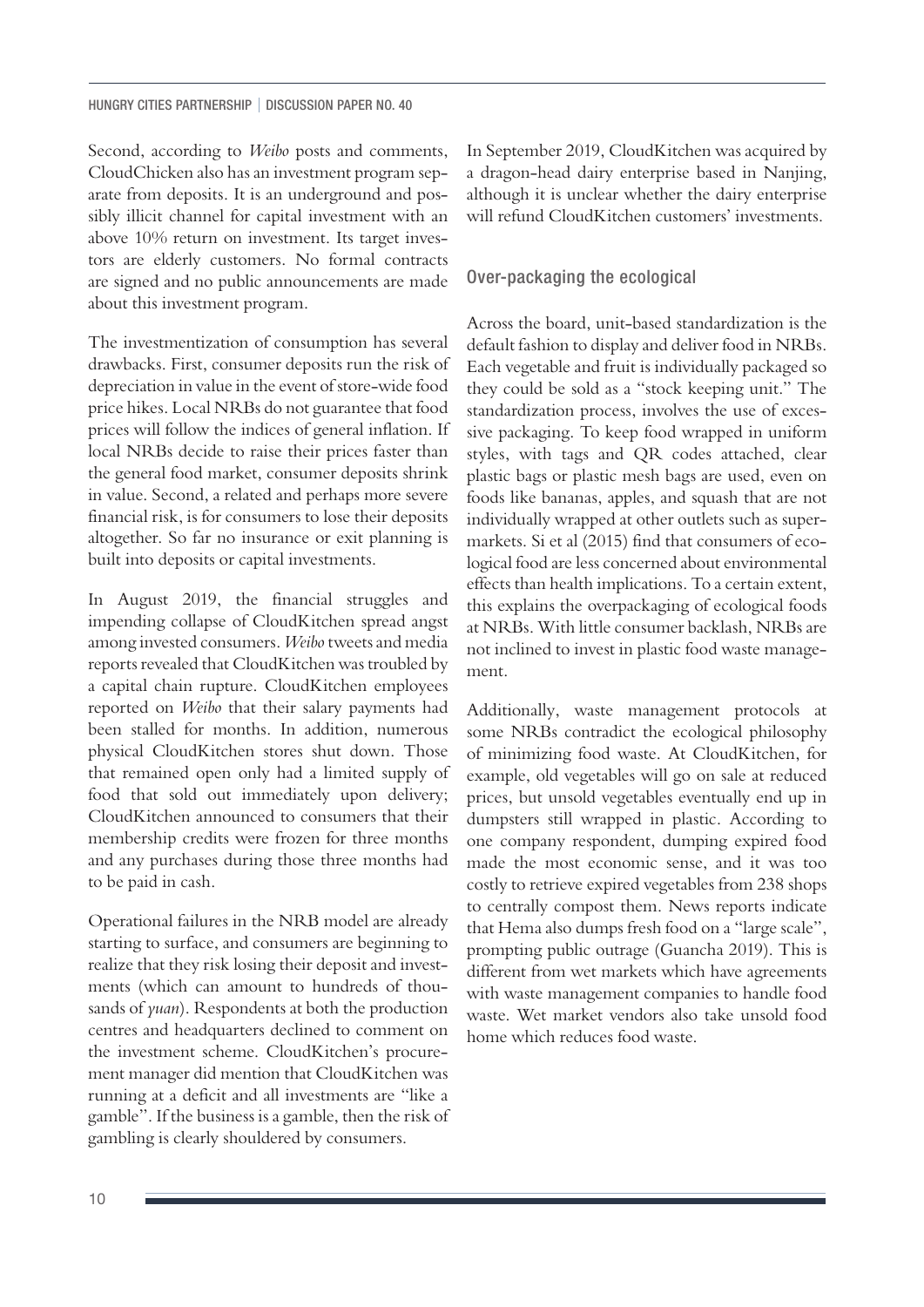#### Supply Chain External Dependency

Despite NRB efforts to establish their own private food monitoring system, loopholes exist. In 2018, for example, one media outlet revealed a "labelgate" scandal at a Hema chain in Shanghai (Techfood 2018). Staff intentionally attached mismatching labels and QR codes to "expired" carrots. Original labels were torn off, and new labels attached which indicated a new expiration date. This example shows how one small manual misconduct can corrupt the credibility of Hema's hightech-backed supply chain and traceability system.

Similar drawbacks are found in CloudKitchen's selfmanaged food supply chain. CloudKitchen's traceability is based on its food supply chain including two production bases, six central kitchens, and over 200 cold-chain transportation trucks. During interviews, CloudKitchen's sales staff claimed that all vegetables are freshly picked from their production centres. However, CloudKitchen's production centres are unable to supply sufficient vegetables and fruits to all of its rapidly expanding number of stores. The production manager at its largest production centre, Babuluo, said that none of the food harvested at that centre was delivered to retail stores, but rather catered to visitors and on-site restaurants.

Furthermore, CloudKitchen's procurement manager observed that 70% of the company's second largest production centre (*Runkang* of 100 hectares) is left fallow due to rising labour costs. Consequently, the major source of produce for stores is actually not their production centres but external producers or wholesale markets. Importantly, externally procured food does not guarantee the ecological standards as advertised. The manager further disclosed that when it comes to selecting external produce sources, price and quantity outweigh other factors such as quality or environmental integrity.

Another source of external procurement is a local organic food enterprise, Back to Farm, although only one store stocks this organically certified food. CloudKitchen initially sold Back to Farm organics at 10 of their stores, but most stores terminated organics due to a lack of demand. The one store was left to prove to government that they carry organically-certified foods.

#### Undermining Local Ecological Sector

Organic farmers interviewed were very critical of NRBs. A Shanghai-based organic business leader, Xiang, openly denounced Hema for its slogan of "making organics cheaper", telling us that it will only drive honest organic farms out of business. In his words, "Hema's low price strategy will not only destroy new retail, but will also destroy the organic sector", because authentic enterprises cannot tolerate prices that are lower than production costs. He also believed that household consumers of organics are not price sensitive, and as an organic enterprise, they needed to maintain a high price to ensure revenues and good service. One local certified large organic farmer had a business negotiation with Hema, yet refused to accept the proposal. In his account, Hema proposed to take the majority of profit by reselling his organic products, leaving him with thin margins. In a meeting, a sales representative from Hema noted: "To work with us, you will have to realize one thing – (in profit redistribution) we shall eat the meat, and you will only get the broth."

The perception of power imbalance is consistent with the views of sales managers at several other local organic farms. The manager of one large local organic farm, said "if we work with Hema, we essentially are becoming their employees," indicating that working with Hema would not only squeeze their profit, but also undermine their autonomy. They also take issue with the standardization feature of NRBs. Hema demands a stable supply of standardized food units, and its fixation on standardization contradicts organic farmers' fundamental principle of producing seasonal and natural foods.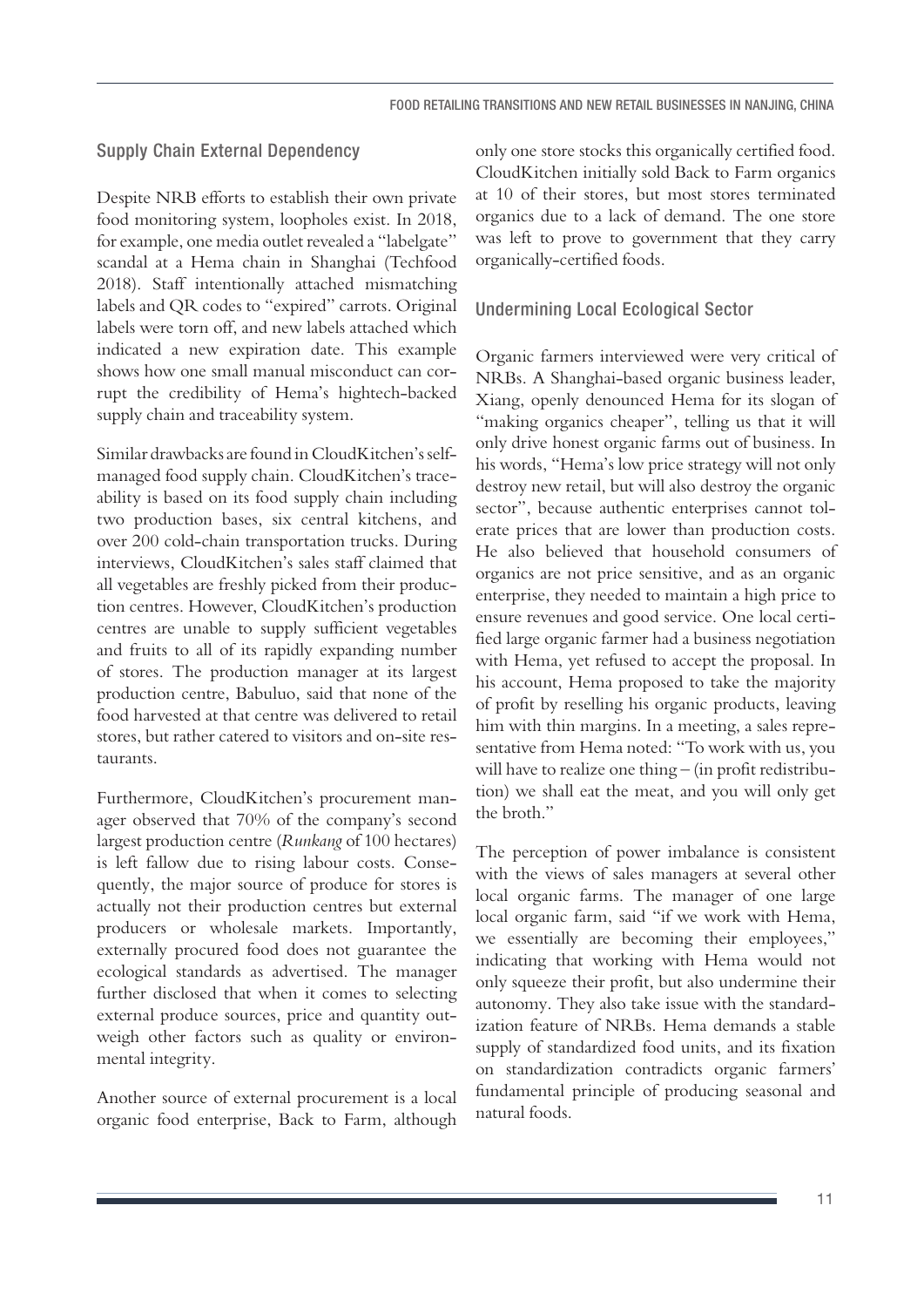### Conclusion

NRBs are forerunners of a retail transformation embedded in China's booming digital economy. In contrast to supermarkets, NRBs feature omnichannel shopping, cost-free delivery, and unit-based standardization in packaging and shelving. These features may appeal to China's tech savvy and time-crunched millennial eaters. While China's embrace of digitalization and standardization in the fresh food sector is not unique, the speed and scale of these transformations are unparalleled. A key question for further research is whether New Retail will supplant traditional wet markets to become the dominant retailing format of fresh foods in China.

At the local level in Nanjing, the NRB Cloud-Kitchen is enrolled in the implementation plan for the government's Vegetable Basket Project. Armed with VBP funding, this partnership has the potential to stimulate ecological food production and consumption. However, as this paper shows, the current partnership is flawed by four contradictions: the investmentization of consumption, supply chain external dependency, undermining local ecological sector and over-packaging. The rise of NRBs is disrupting Nanjing's food retailing sector and undermining the viability of wet markets and marginalized ecological farms, which have important implications for food security, food safety, and sustainability in the region. Also, it remains to be seen how CloudKitchen will adapt in the face of its financial struggle and how the NRB-VBP partnership will adapt to address its contradictions. These important questions merit further research.

Building on the existing literature that examines food safety through the lens of the risk society (Augustin-Jean and Poulain 2018, Chatalova et al 2016, Klein 2013, Veeck et al 2008, Si et al 2018, Spaargaren et al 2012, Yan 2012, 2015, Zhang and Zhao nd), it is necessary to extend the parameters of food risks beyond health factors, and include financial and environmental risks that are pertinent to day-to-day food shopping. This three-dimensional understanding of food risks allows us to grasp the

growing complexity faced by consumers in China's shifting food environment. Contradictions between the VBP goals and NRB practices suggest that China's food system transitions have yet to embark on a process of reflexive modernization. The crux of reflexive modernization is disenchantment with technical solutions to social problems and a turn from uniformity to diversity. However, technology innovations and uniformity building attract evergrowing investments while diversified alternative food networks remain marginalized. Food risks are reshaped, but not reduced, by these trends when combined with lax corporate regulation and a formalistic approach to environmentalism. Further research is urgently needed into these regulatory constraints and the evolution of the modernization trajectory of China's food system.

### References

- 1. Aliyun (2017). "Jack Ma's speech: E-commerce Disappears, New Fives Lead the Future" (Press Release) At: <https://yq.aliyun.com/articles/85006> (in Chinese)
- 2. Alkon, A. and Guthman, J. (eds.) (2017). *The New Food Activism: Opposition, Cooperation, and Collective Action* (Berkeley: University of California Press).
- 3. Augustin-Jean, L. and Poulain, J. (eds.) (2018). *Risk and Food Safety in China and Japan: Theoretical Perspectives and Empirical Insights* (London: Routledge).
- 4. Bain and Company (2018). "Embracing China's New Retail" At: [https://www.bain.com/insights/embracing](https://www.bain.com/insights/embracing-chinas-new-retail/)[chinas-new-retail/](https://www.bain.com/insights/embracing-chinas-new-retail/)
- 5. Beck, U. (1992). *Risk Society: Towards a New Modernity* (London: SAGE Publications).
- 6. Chatalova, L., Müller, D., Valentinov, V. and Balmann, A. (2016). "The Rise of the Food Risk Society and the Changing Nature of the Technological Treadmill" *Sustainability* 8: 584.
- 7. Econsultancy (2019). "These are the seven retailers at the forefront of China's New Retail revolution" At: [https://econsultancy.com/retailers-forefront-chinas](https://econsultancy.com/retailers-forefront-chinas-new-retail-revolution-hema-7fresh-alibaba/)[new-retail-revolution-hema-7fresh-alibaba/](https://econsultancy.com/retailers-forefront-chinas-new-retail-revolution-hema-7fresh-alibaba/)
- 8. Ekberg, M. (2007). "The Parameters of the Risk Society: A Review and Exploration" *Current Sociology*  55(3): 343-366.
- 9. EqualOcean (2019). "New Trends In Chinese Retail: 7Fresh and Yonghui Team Up" At: [https://equalocean.](https://equalocean.com/retail/20190408-new-trends-in-chinese-retail-7fresh-and-yonghui-team-up) [com/retail/20190408-new-trends-in-chinese-retail-](https://equalocean.com/retail/20190408-new-trends-in-chinese-retail-7fresh-and-yonghui-team-up)[7fresh-and-yonghui-team-up](https://equalocean.com/retail/20190408-new-trends-in-chinese-retail-7fresh-and-yonghui-team-up)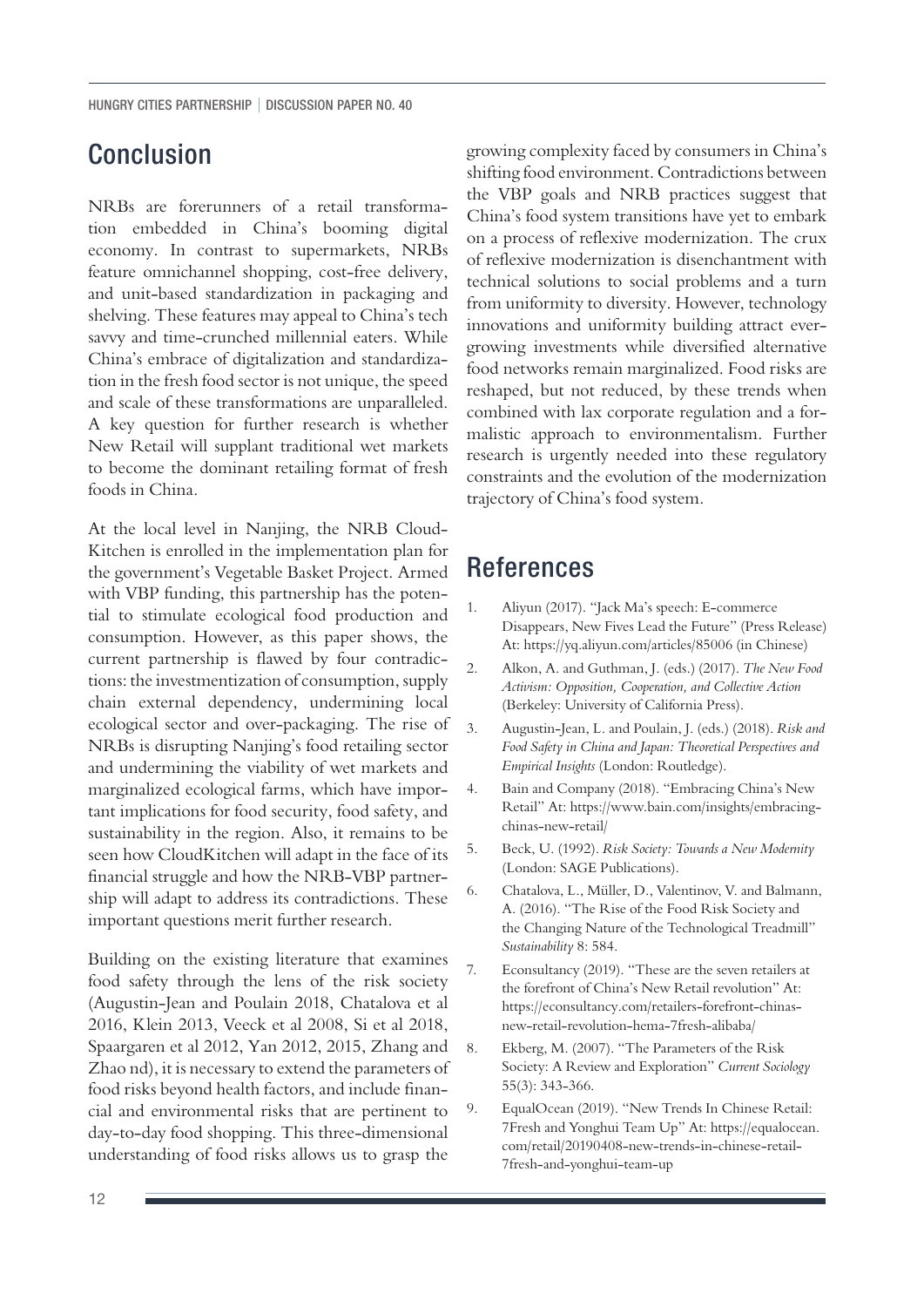- 10. Forbes (2018). "The Success Of Alibaba And Tencent Could See China End Up With Just Two Retail Powerhouses" At: [https://www.forbes.com/sites/](https://www.forbes.com/sites/tannermark/2018/04/03/china-two-retail-chains-in-future/#1629d6e51912) [tannermark/2018/04/03/china-two-retail-chains-in](https://www.forbes.com/sites/tannermark/2018/04/03/china-two-retail-chains-in-future/#1629d6e51912)[future/#1629d6e51912](https://www.forbes.com/sites/tannermark/2018/04/03/china-two-retail-chains-in-future/#1629d6e51912)
- 11. Fortune (2018). "Alibaba v. Tencent: The Battle for Supremacy in China" At: [https://fortune.com/](https://fortune.com/longform/alibaba-tencent-china-internet/) [longform/alibaba-tencent-china-internet/](https://fortune.com/longform/alibaba-tencent-china-internet/)
- 12. Guthman, J. (2003). "Fast Food/Organic Food: Reflexive Tastes and the Making of 'Yuppie Chow'" *Social & Cultural Geography* 4(1): 45-58.
- 13. Li, Y. and Subramanian, N. (2019). "Exploring the Blockchain Technology Application in the Chinese New Retail Business Model" In S. Ponnambalam, N. Subramanian, M. Tiwari and W. Yusoff (eds.), *Industry 4.0 and Hyper-Customized Smart Manufacturing Supply Chains* (Hershey: IGI Global), pp. 86-102.
- 14. Giddens, A. (1999). "Risk and Responsibility" *The Modern Law Review* 62(1): 1-10.
- 15. Govcn (2018). "Launching the Action to Remove National Greenhouse Mansions Problem" At: [http://](http://www.gov.cn/xinwen/2018-08/23/content_5315851.htm) [www.gov.cn/xinwen/2018-08/23/content\\_5315851.](http://www.gov.cn/xinwen/2018-08/23/content_5315851.htm) [htm](http://www.gov.cn/xinwen/2018-08/23/content_5315851.htm) (in Chinese).
- 16. Guancha (2019). "Heated Public Debates over Large Scale Food Dumping at Hema After 9:30 PM" At: [https://www.guancha.cn/politics/2019\\_09\\_05\\_516582.](https://www.guancha.cn/politics/2019_09_05_516582.shtml) [shtml](https://www.guancha.cn/politics/2019_09_05_516582.shtml) (in Chinese).
- 17. Harvard Business Review (2018). "There's Only One Way to Break into China's Crowded Retail Market" At: [https://hbr.org/2018/08/theres-only-one-way-to](https://hbr.org/2018/08/theres-only-one-way-to-break-into-chinas-crowded-retail-market)[break-into-chinas-crowded-retail-market](https://hbr.org/2018/08/theres-only-one-way-to-break-into-chinas-crowded-retail-market)
- 18. Klein, J. (2013). "Everyday Approaches to Food Safety in Kunming" *The China Quarterly* 214: 376-393.
- 19. Klein, J. (2015). "Eating Green–Ecological Food Consumption in Urban China" In K. Kim (ed.), *Reorienting Cuisine: East Asian Foodways in the Twenty-First Century* (New York: Berghahn Books), pp. 238-262.
- 20. KrASIA (2019). "Alibaba or Tencent—who's the better suitor for retailers?" At: [https://kr-asia.com/alibaba-or](https://kr-asia.com/alibaba-or-tencent-whos-the-better-suitor-for-retailers)[tencent-whos-the-better-suitor-for-retailers](https://kr-asia.com/alibaba-or-tencent-whos-the-better-suitor-for-retailers)
- 21. Jiangsu Department of Commerce (2018). "Community Commercial Innovations Leading New Models of Fresh Food Retailing in Nanjing" At: [http://](http://swt.jiangsu.gov.cn/art/2018/9/6/art_57732_7807453.html) [swt.jiangsu.gov.cn/art/2018/9/6/art\\_57732\\_7807453.](http://swt.jiangsu.gov.cn/art/2018/9/6/art_57732_7807453.html) [html](http://swt.jiangsu.gov.cn/art/2018/9/6/art_57732_7807453.html) (in Chinese).
- 22. Lang, G. and Miao, B. (2013). "Food Security for China's Cities" *International Planning Studies* 18(1): 5-20.
- 23. Lin, Y., H, Chen., F, Lin. and Huang, M. (2019). "Research on the Upgrade of New Retail Consumption Experience Based on SICAS Model– Taking Fresh Hema as an Example" *Advances in Social Science, Education and Humanities Research* 314: 510-519 (in Chinese).
- 24. McKee, E. (2018). "It's the Amazon World": Small-Scale Farmers on an Entrepreneurial Treadmill" *Culture, Agriculture, Food and Environment* 40(1): 65-69.
- 25. Morgan, K. (2009). "Feeding the City: The Challenge of Urban Food Planning" *International Planning Studies* 14(4): 341-348.
- 26. Morgan, K. (2013). "The Rise of Urban Food Planning" *International Planning Studies* 18(1): 1-4.
- 27. Oliver Wyman (2018). "Chinese Grocery's Age of Empires" At: [https://www.oliverwyman.com/content/](https://www.oliverwyman.com/content/dam/oliver-wyman/v2/publications/2018/april/chinese_grocery_age_of_empires.pdf) [dam/oliver-wyman/v2/publications/2018/april/chinese\\_](https://www.oliverwyman.com/content/dam/oliver-wyman/v2/publications/2018/april/chinese_grocery_age_of_empires.pdf) [grocery\\_age\\_of\\_empires.pdf](https://www.oliverwyman.com/content/dam/oliver-wyman/v2/publications/2018/april/chinese_grocery_age_of_empires.pdf)
- 28. Pothukuchi, K. and Kaufman, J. (1999). "Placing the Food System on the Urban Agenda: The Role of Municipal Institutions in Food Systems Planning" *Agriculture and Human Values* 16(2): 213-224.
- 29. Pothukuchi, K. and Kaufman, J. (2000). "The Food System: A Stranger to the Planning Field" *Journal of the American Planning Association* 66(2): 113-124.
- 30. Schumilas, T. and Scott, S. (2016). "Beyond 'Voting with Your Chopsticks': Community Organising for Safe Food in China" *Asia Pacific Viewpoint* 57(3): 301- 312.
- 31. Scott, S., Si, Z., Schumilas, T. and Chen, A. (2018). *Organic Food and Farming in China: Top-down and Bottomup Ecological Initiatives* (New York: Routledge).
- 32. Shi, M., Zhou, J. and Jiang, Z. (2019). "Consumer Heterogeneity and Online versus Offline Retail Spatial Competition" *Frontiers of Business Research in China*  13(10): 1-19.
- 33. Si, Z., Schumilas, T. and Scott, S. (2015). "Characterizing Alternative Food Networks in China" *Agriculture and Human Values* 32(2): 299-313.
- 34. Si, Z., Regnier-Davies, J. and Scott, S. (2018). "Food Safety in Urban China: Perceptions and Coping Strategies of Residents in Nanjing" *China Information* 32(3): 377-399.
- 35. Spaargaren, G., Oosterveer, P. and Loeber, A. (Eds.) (2012). *Food Practices in Transition: Changing Food Consumption, Retail and Production in the Age of Reflexive Modernity* (New York: Routledge).
- 36. Techfood (2018). "Behind Hema's Labelgate: Controversies over Vegetable Retailing from Loose Sales to Packaged Sales" At: [https://www.tech-food.](https://www.tech-food.com/news/detail/n1411515.htm) [com/news/detail/n1411515.htm](https://www.tech-food.com/news/detail/n1411515.htm)
- 37. Tuan, F. and Ke, B. (1999). "A Review of China's Agricultural Policy: Past and Present Developments" Agriculture in China and OECD Countries: Past Policies and Future Challenges, Paris.
- 38. Veeck, A., Yu, H. and Burns, A. (2008). "Food Safety, Consumer Choice, and the Changing Marketplace in Urban China" 33rd Annual Macromarketing Conference, Clemson.